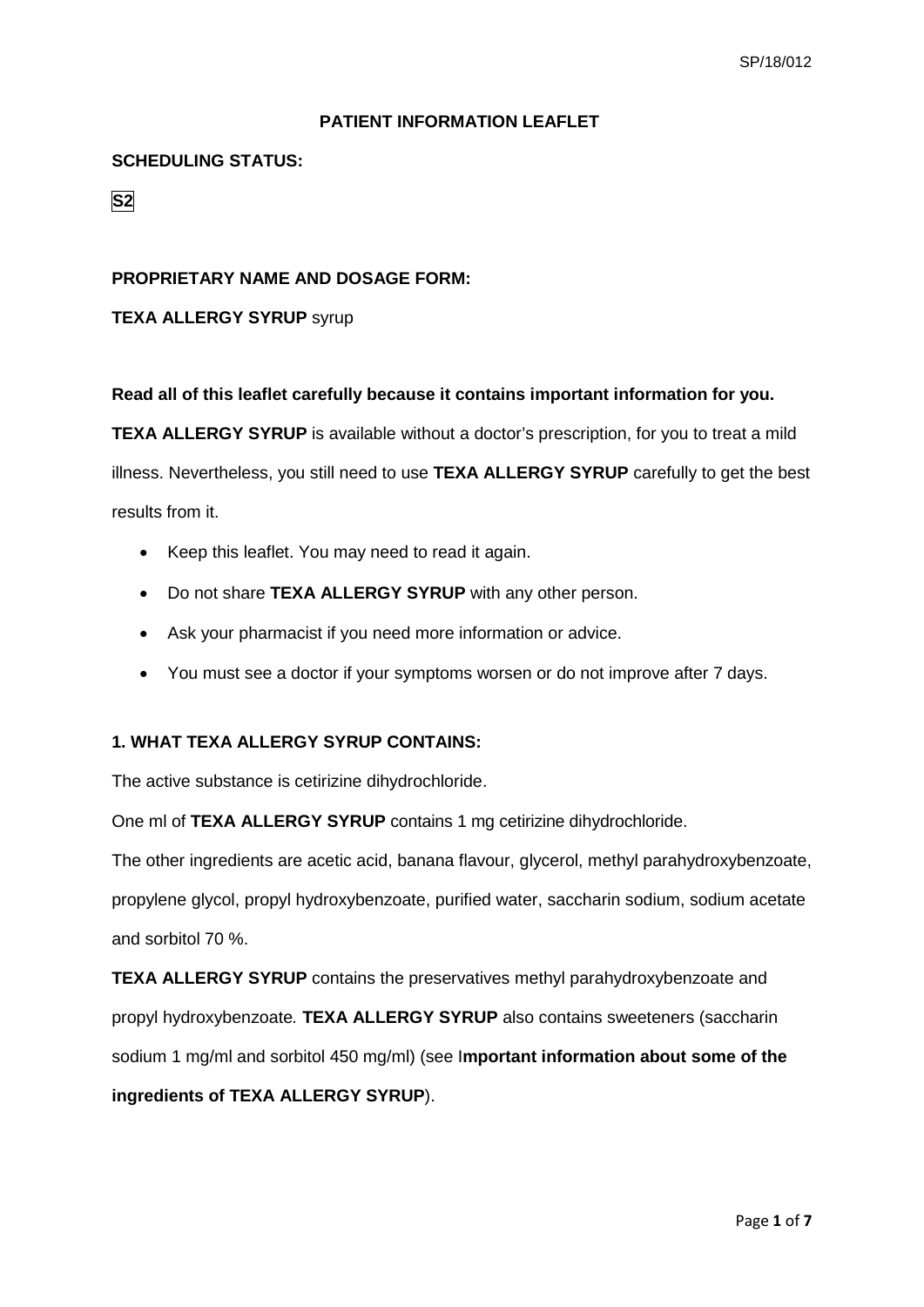## **2. WHAT TEXA ALLERGY SYRUP IS USED FOR:**

**TEXA ALLERGY SYRUP** belongs to a group of medicines called long-acting non-sedating antihistamines.

**TEXA ALLERGY SYRUP** is used for the relief of allergic conditions such as:

- allergic rhinitis (allergy related stuffy or runny nose, sneezing) and hay fever
- allergic skin conditions such as urticaria (rash of round, red weals on the skin which itch intensely, sometimes with dangerous swelling, caused by an allergic reaction).

## **3. BEFORE YOU TAKE TEXA ALLERGY SYRUP:**

### **Do not take TEXA ALLERGY SYRUP:**

• if you are hypersensitive (allergic) to cetirizine, hydroxyzine, piperazine or any other antihistamines, or to any of the ingredients of **TEXA ALLERGY SYRUP (**see **WHAT** 

### **TEXA ALLERGY SYRUP CONTAINS)**

- if you have severe kidney disease
- if you are pregnant or breastfeeding your baby (see **Pregnancy and breastfeeding**)
- if you suffer from asthma and have previously experienced side effects to antihistamines
- Children under the age of two years should not be given **TEXA ALLERGY SYRUP,** as safety and efficacy have not been demonstrated.

### **Take special care with TEXA ALLERGY SYRUP**:

- **TEXA ALLERGY SYRUP** is a non-sedating medicine, however some patients may become drowsy after taking the syrup (see **Driving and using machinery**)
- when taking **TEXA ALLERGY SYRUP** alcohol should not be consumed (see **Taking TEXA ALLERGY SYRUP with food and drink)**
- if you have any condition that results in urinary retention (difficulty in emptying your bladder)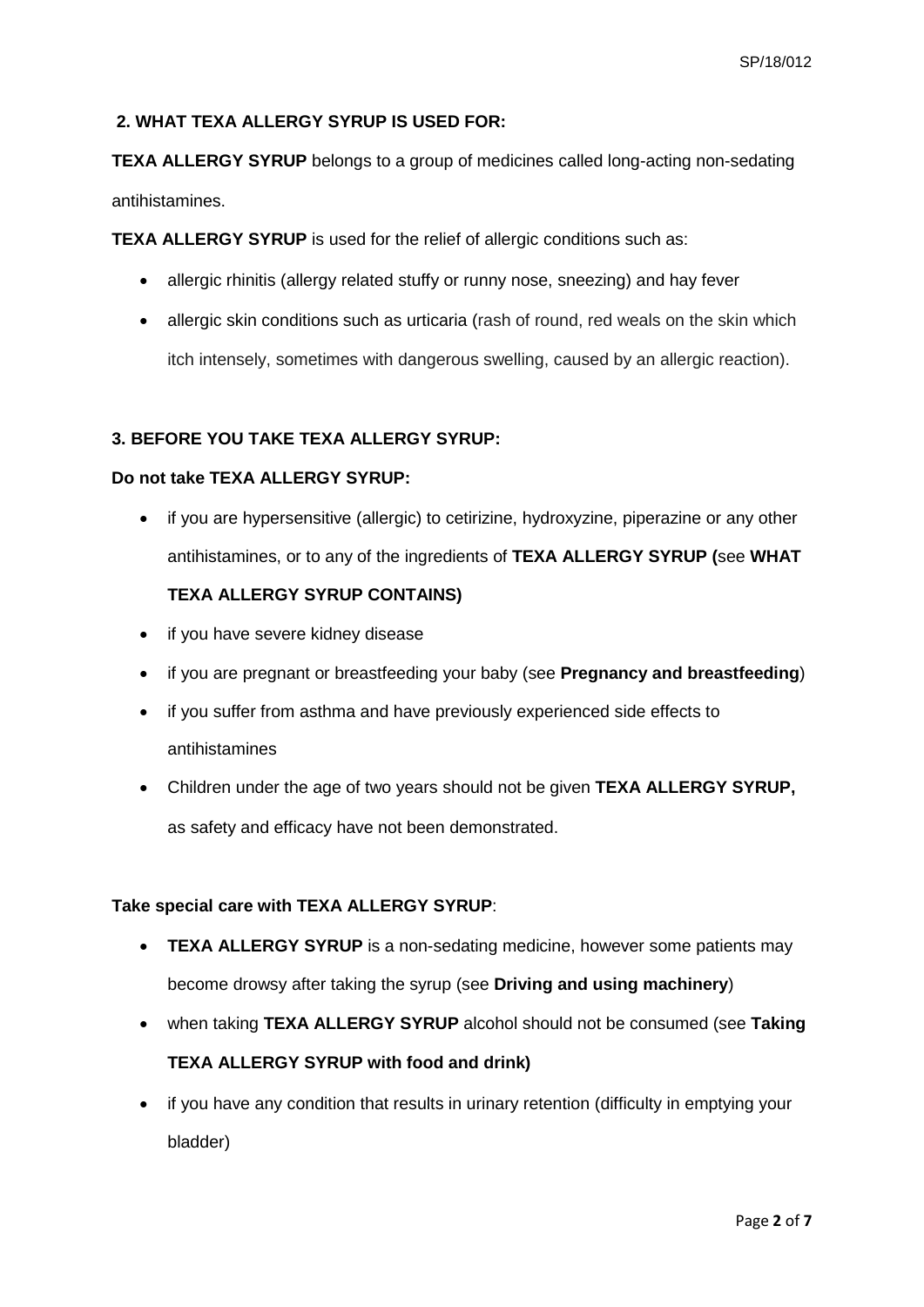- if you are an epileptic patient (have fits), or a patient at risk of convulsions
- if you are scheduled for allergy testing, you should stop taking **TEXA ALLERGY SYRUP** at least 3 days before testing, since it may affect your allergy test results
- if you are elderly, you are more likely to experience side effects of **TEXA ALLERGY SYRUP.**

#### **Taking TEXA ALLERGY SYRUP with food and drink:**

**TEXA ALLERGY SYRUP** can be taken with or without meals. Alcohol should be avoided.

#### **Pregnancy and breastfeeding**:

**Do not** use **TEXA ALLERGY SYRUP** if you are pregnant, planning to become pregnant or you are breastfeeding your baby (see **Do not take TEXA ALLERGY SYRUP)**. If you are pregnant or breastfeeding your baby, please consult your healthcare provider for advice before taking **TEXA ALLERGY SYRUP**.

## **Driving and using machinery:**

**TEXA ALLERGY SYRUP** can cause drowsiness and you should exercise caution before driving, operating hazardous machinery or performing hazardous tasks.

#### **Important information about some of the ingredients of TEXA ALLERGY SYRUP:**

- **TEXA ALLERGY SYRUP** contains sorbitol and may have a laxative effect. If you have been told that you have an intolerance to some sugars, you should not take **TEXA ALLERGY SYRUP.**
- **TEXA ALLERGY SYRUP** contains the preservatives methyl parahydroxybenzoate and propyl hydroxybenzoate which may cause allergic reactions.

# **Taking other medicines with TEXA ALLERGY SYRUP:**

Always tell your healthcare provider if you are taking any other medicine. (This includes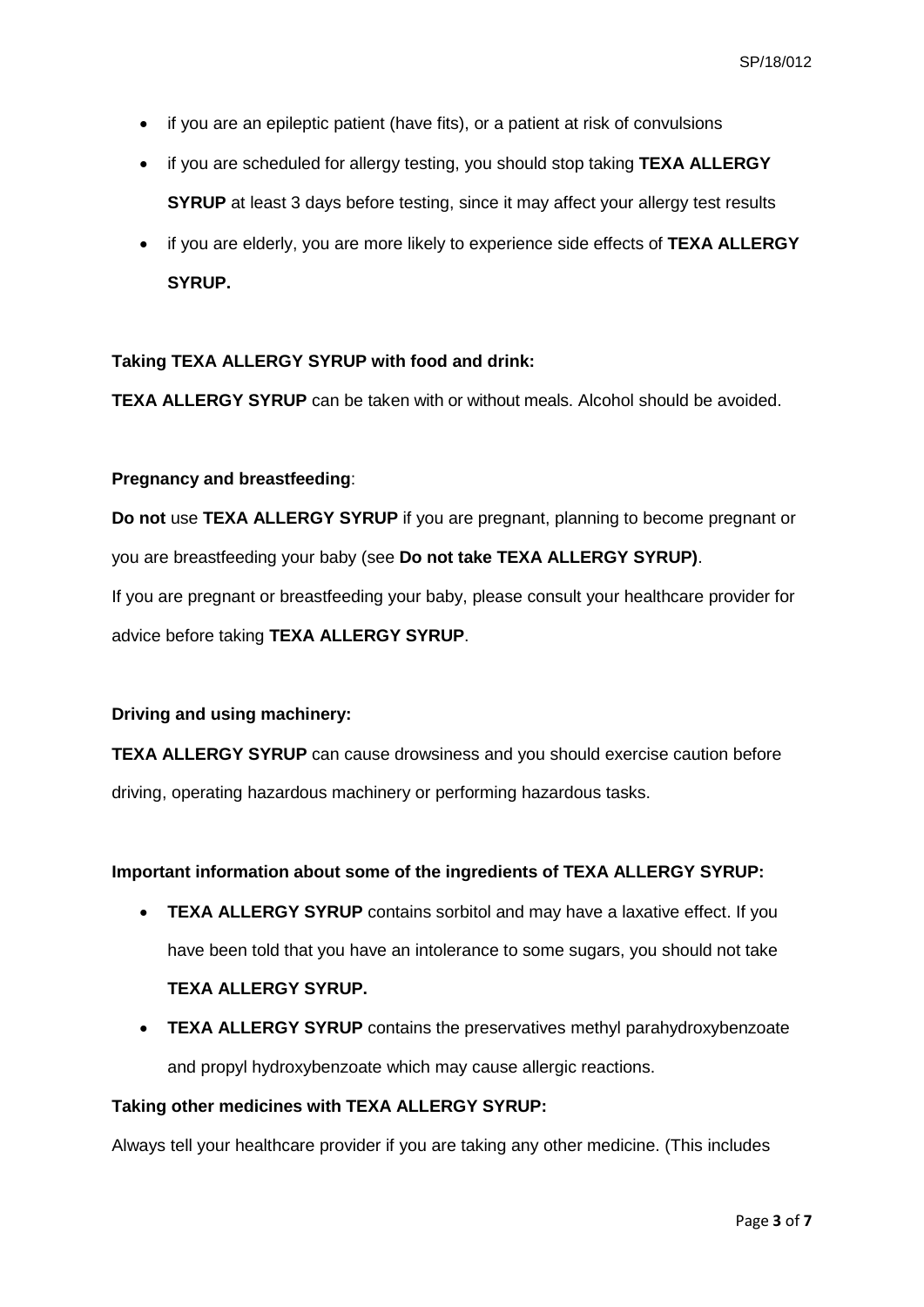complementary or traditional medicines.)

• Taking any other medicines that may make you drowsy (sedatives, tranquilisers or strong painkillers) with **TEXA ALLERGY SYRUP** is not advised.

### **4. HOW TO TAKE TEXA ALLERGY SYRUP:**

Do not share medicines prescribed for you with any other person. Always take **TEXA** 

**ALLERGY SYRUP** exactly as instructed in this leaflet. You should check with your doctor or pharmacist if you are not sure.

*Adults or children 12 years of age or older:*

10 mg (10 ml) once daily.

*Children 6 to 12 years old:*

10 mg (10 ml) daily, either as a single dose or as divided doses of 5 ml in the morning and 5 ml in the evening.

*Children age 2 to 6 years:*

5 mg (5 ml) daily, either as a single dose or as divided doses of 2,5 ml in the morning and 2,5 ml in the evening.

If you have a kidney or liver disorder, you should take 5 mg (5 ml) once daily.

#### **If you take more TEXA ALLERGY SYRUP than you should:**

In the event of an overdosage, contact your doctor or pharmacist. If neither is available,

contact the nearest hospital or poison control centre.

Symptoms of an overdose may include, confusion, diarrhoea, dizziness, headache, general unwell feeling, dilated pupils, restlessness, drowsiness, stunned state in which it is difficult to get a response, feeling sleepy or tired, agitated, skin rash, passing less urine than is normal for you, uncontrolled trembling or shaking, and rapid heart rate.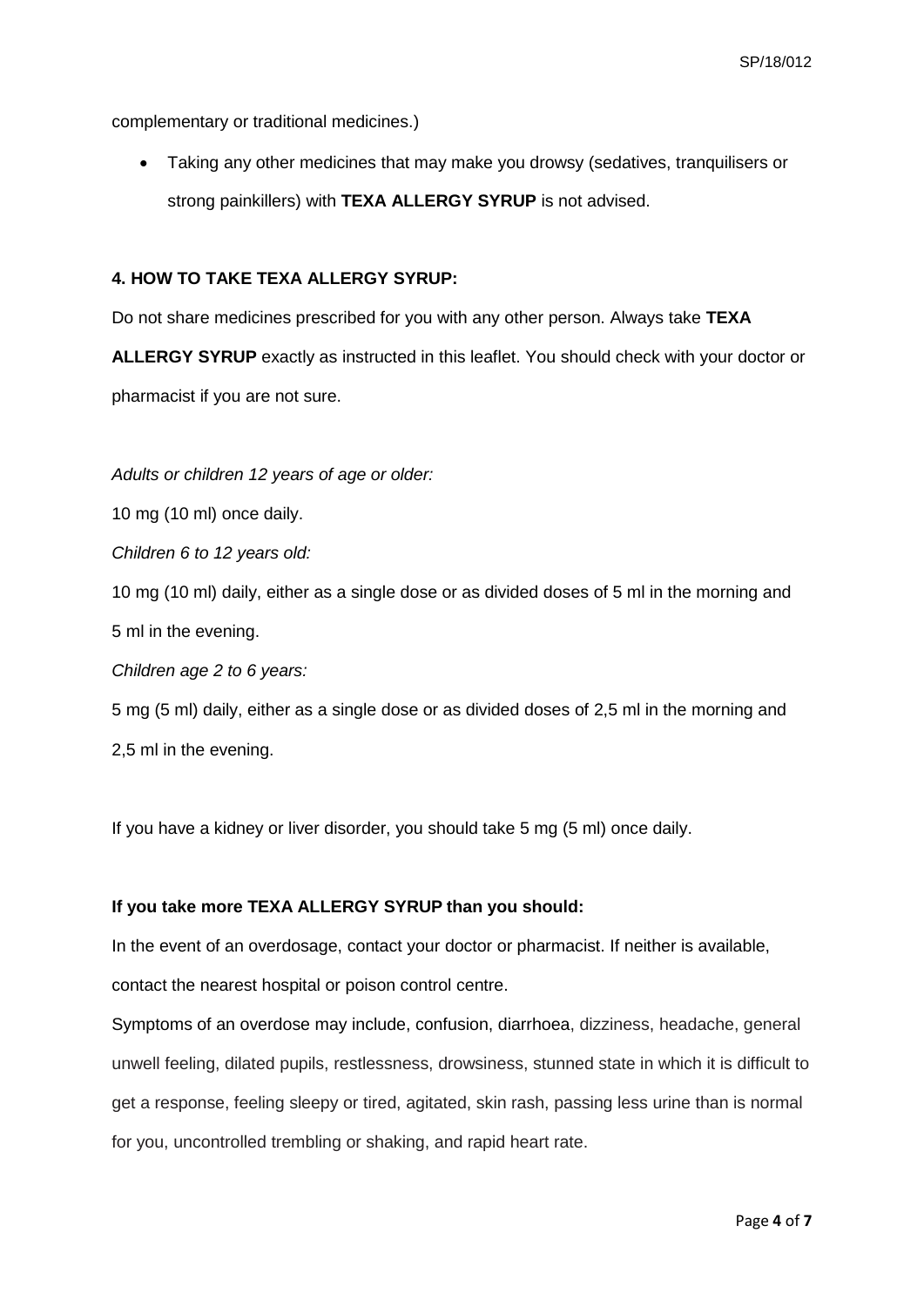## **If you forget to take TEXA ALLERGY SYRUP:**

Take the missed dose as soon as you remember. If it is almost time for your next dose, skip the missed dose and take **TEXA ALLERGY SYRUP** at the next regularly scheduled time. Do not take a double dose to make up for the forgotten individual doses.

## **Effects when treatment with TEXA ALLERGY SYRUP is stopped:**

When stopping treatment with **TEXA ALLERGY SYRUP,** you may experience severe itching or raised bumps on the skin. If this occurs, restart treatment with **TEXA ALLERGY SYRUP**, and the side effects should stop.

## **5. POSSIBLE SIDE EFFECTS:**

## **TEXA ALLERGY SYRUP** can have side effects.

Not all side effects reported for **TEXA ALLERGY SYRUP** are included in this leaflet. Should your general health worsen, or if you experience any untoward effects while taking **TEXA ALLERGY SYRUP**, please consult your healthcare provider for advice.

If any of the following happens, stop taking **TEXA ALLERGY SYRUP** and tell your doctor immediately or go to the casualty department at your nearest hospital:

- swelling of the hands, feet, ankles, difficulty in breathing, with or without swelling of the face, lips, tongue and/or throat which may cause difficulty in swallowing
- fainting
- severe itching of the skin (with raised lumps), skin rash.

These are all very serious side effects. If you have them, you may have had a serious allergic reaction to **TEXA ALLERGY SYRUP**. You may need urgent medical attention or hospitalisation.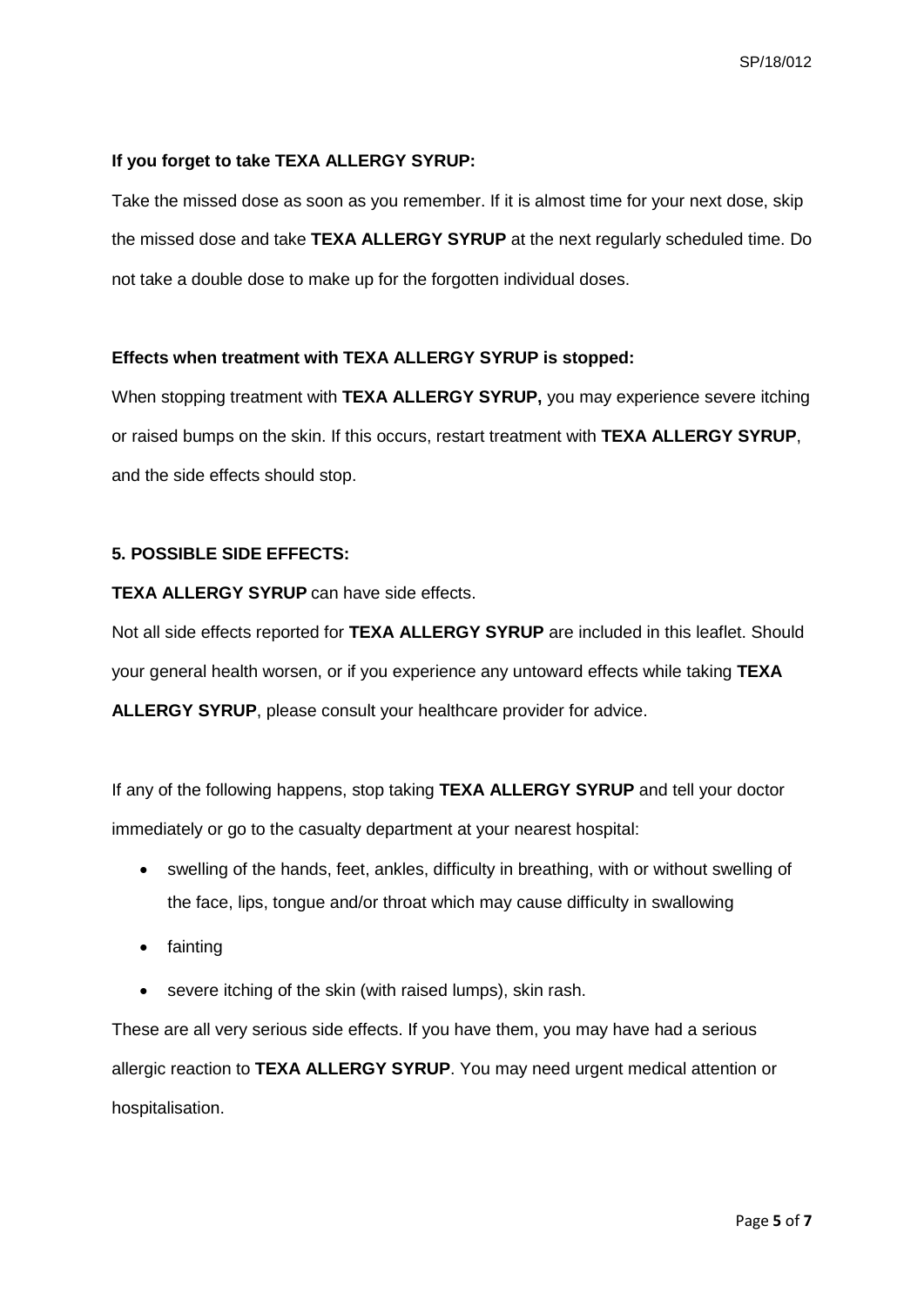Tell your doctor immediately or go to the casualty department at your nearest hospital if you notice any of the following:

- seizures (fits)
- fast or irregular heartbeat
- thoughts of killing yourself (suicidal ideation)
- yellowing of the skin and eyes (jaundice), nausea, stomach pain, fatigue and fever; signs of a liver problem.

These are all serious side effects. You may need urgent medical attention.

Tell your doctor if you notice any of the following:

Frequent side effects:

• sore throat, runny and itchy nose and sneezing.

Less frequent side effects:

- anaemia with symptoms such as fatigue, pale skin, abnormal blood test results
- bleeding and bruising easily
- feeling sleepy or drowsy, depression, confusion, aggression, agitation, hallucinations (seeing and hearing things that aren't there), inability to sleep (insomnia)
- twitching, uncontrolled trembling or shaking
- unusual tiredness or weakness, generally feeling unwell
- blurred or double vision, eye strain, difficulty focussing, rolling of the eyes
- vertigo (feeling unbalanced / spinning head), ringing or buzzing in the ears (tinnitus)
- low blood pressure (light-headedness, dizziness)
- a wheezing sound when you inhale, thickening of mucous (phlegm)
- diarrhoea, abdominal pain, bloating, excess gas (wind), nausea, constipation, dry mouth
- abnormal liver test results
- skin rashes or other skin conditions such as itchy or red skin, or sensitivity to light